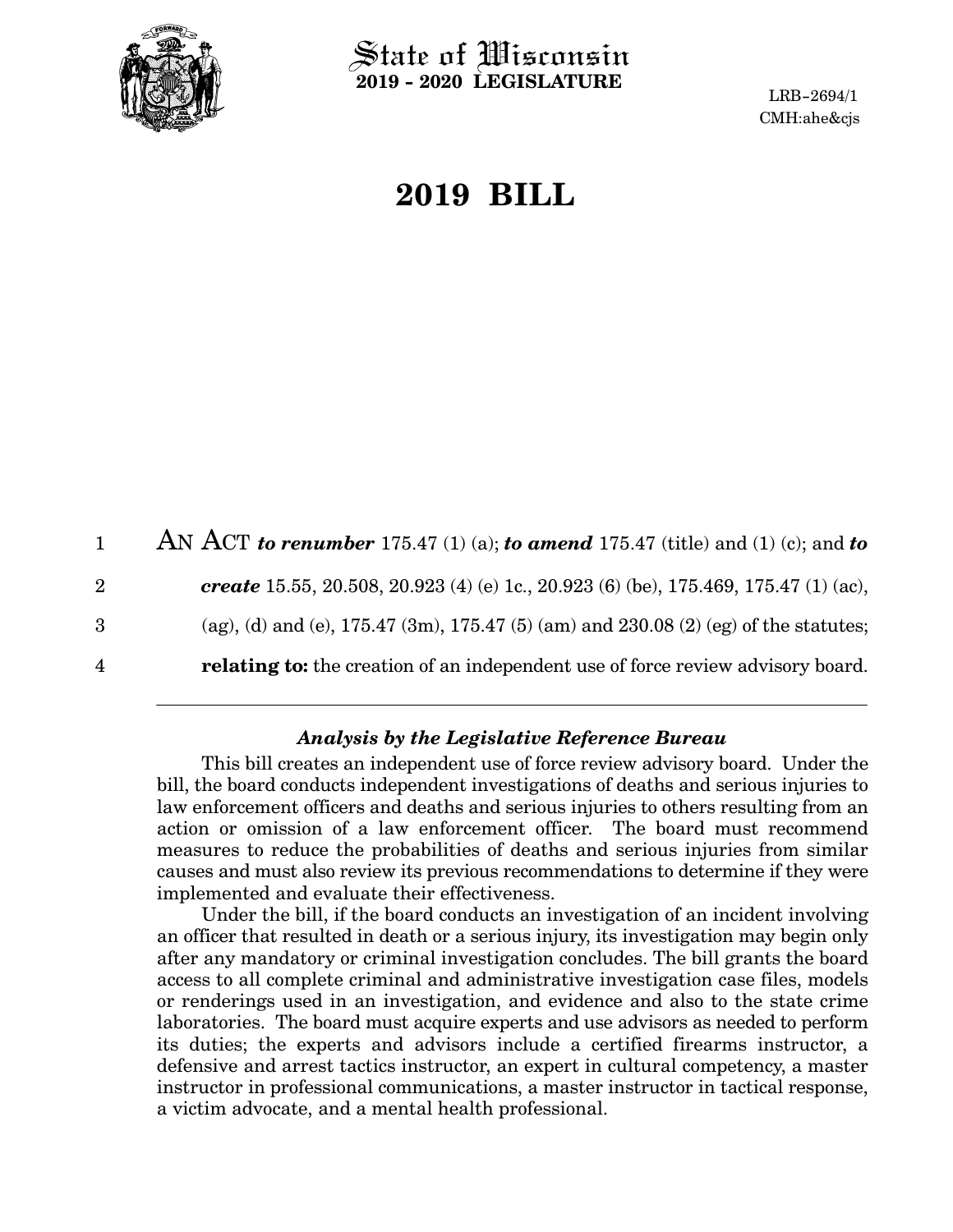### **BILL**

When the board completes an investigation, it must prepare an advisory report to be made public and be submitted to the legislature, all law enforcement agencies, and the Law Enforcement Standards Board. The report must identify events or developments that led to the officer-involved death or serious injury and make recommendations to prevent similar incidents in the future. The report must provide demographic information about each incident, share best practices used by law enforcement officers, and recommend practices that the board learns when exercising its review.

For further information see the *state and local* fiscal estimate, which will be printed as an appendix to this bill.

## *The people of the state of Wisconsin, represented in senate and assembly, do enact as follows:*

- **SECTION 1.** 15.55 of the statutes is created to read:
- **15.55 Independent use of force review advisory board.** There is created 2
- an independent use of force review advisory board. The members shall serve renewable 3-year terms and shall consist of all of the following: 3 4
- **(1)** The director of the training and standards bureau, or his or her designee. 5
- **(2)** One member, appointed by the Wisconsin Chiefs of Police Association. 6
- **(3)** One member, appointed by the Badger State Sheriffs' Association. 7
- **(4)** One member, appointed by the Wisconsin Professional Police Association. 8
- **(5)** One member, appointed by the Wisconsin Sheriffs and Deputy Sheriffs 9

Association. 10

1

- **(6)** One member, appointed by the Wisconsin Troopers Association. 11
- **(7)** One member, appointed by the Milwaukee Police Association. 12
- **(8)** One member, appointed by the Wisconsin District Attorneys Association. 13
- **(9)** One member, appointed by the Wisconsin police executive group. 14
- **(10)** One member, appointed by the Wisconsin training academy directors. 15
- **(11)** An attorney specializing in criminal defense, appointed by the State Bar 16
- of Wisconsin. 17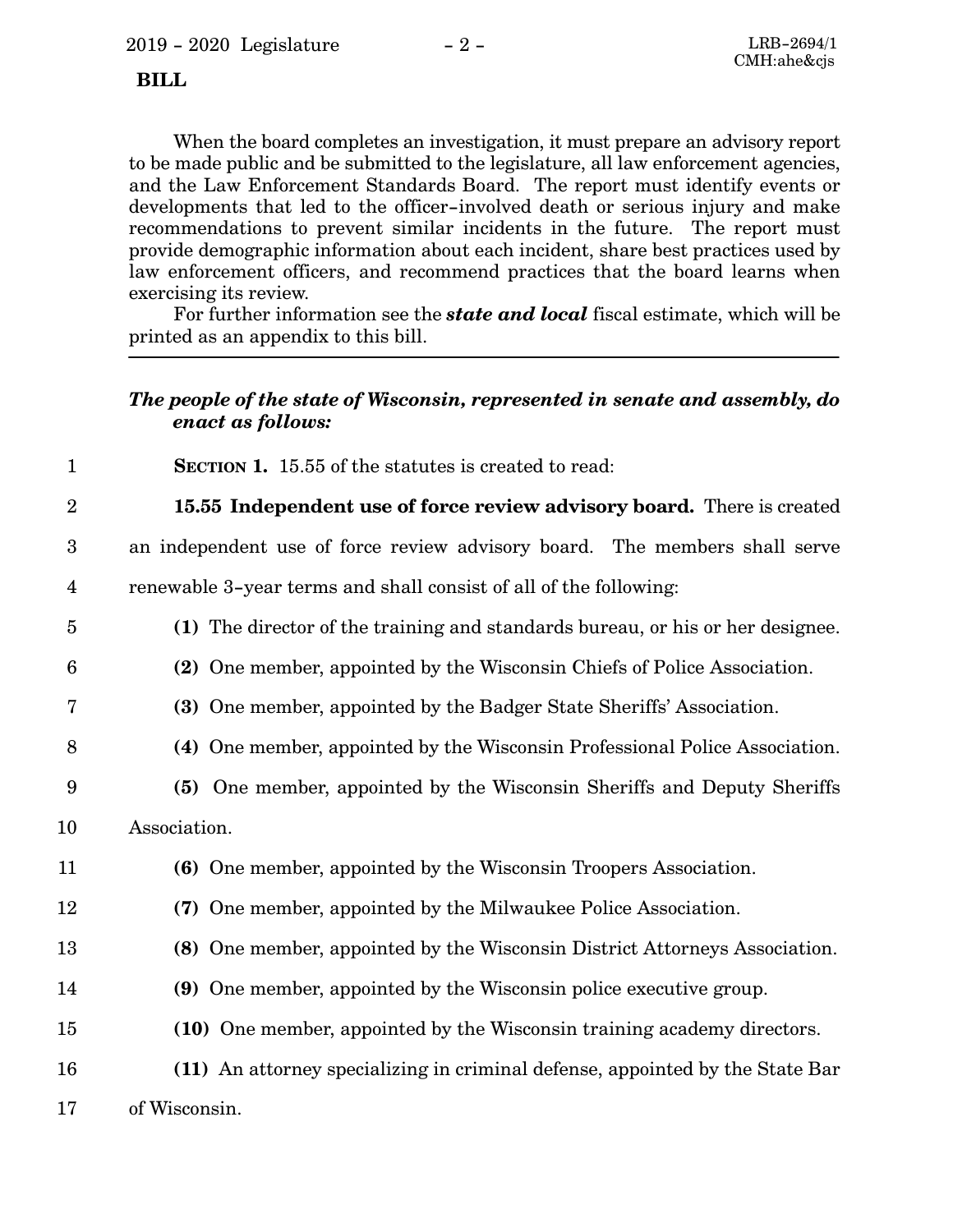2019 - 2020 Legislature - 3 -**SECTION** 1

| $\mathbf{1}$            | (12) A mental health professional, appointed by the National Alliance on                  |
|-------------------------|-------------------------------------------------------------------------------------------|
| $\sqrt{2}$              | Mental Illness, Wisconsin.                                                                |
| $\boldsymbol{3}$        | (13) One member, jointly appointed by the dean of the University of Wisconsin             |
| $\overline{\mathbf{4}}$ | Law School and the dean of the Marquette University Law School.                           |
| $\bf 5$                 | <b>SECTION 2.</b> 20.005 (3) (schedule) of the statutes: at the appropriate place, insert |
| $\boldsymbol{6}$        | the following amounts for the purposes indicated:                                         |
|                         | 2019-20<br>2020-21                                                                        |
| $\bf 7$                 | Independent use of force review<br>20.508                                                 |
| $8\,$                   | advisory board                                                                            |
| 9                       | (1)<br><b>OPERATIONS AND INVESTIGATIONS</b>                                               |
| 10                      | General program operations<br><b>GPR</b><br>$-0-$<br>$-0-$<br>(a)<br>A                    |
| 11                      | <b>SECTION 3.</b> 20.508 of the statutes is created to read:                              |
| 12                      | 20.508 Independent use of force review advisory board. There is                           |
| 13                      | appropriated to the independent use of force review advisory board for the following      |
| 14                      | programs:                                                                                 |
| 15                      | (1) OPERATIONS AND INVESTIGATIONS. (a) General program operations. The                    |
| 16                      | amounts in the schedule for general program operations of the independent use of          |
| 17                      | force review advisory board.                                                              |
| 18                      | <b>SECTION 4.</b> 20.923 (4) (e) 1c. of the statures is created to read:                  |
| 19                      | 20.923 (4) (e) 1c. Independent use of force review advisory board: executive              |
| 20                      | director.                                                                                 |
| 21                      | <b>SECTION 5.</b> 20.923 (6) (be) of the statutes is created to read:                     |
| 22                      | 20.923 (6) (be) Independent use of force review advisory board: all staff                 |
| 23                      | employees.                                                                                |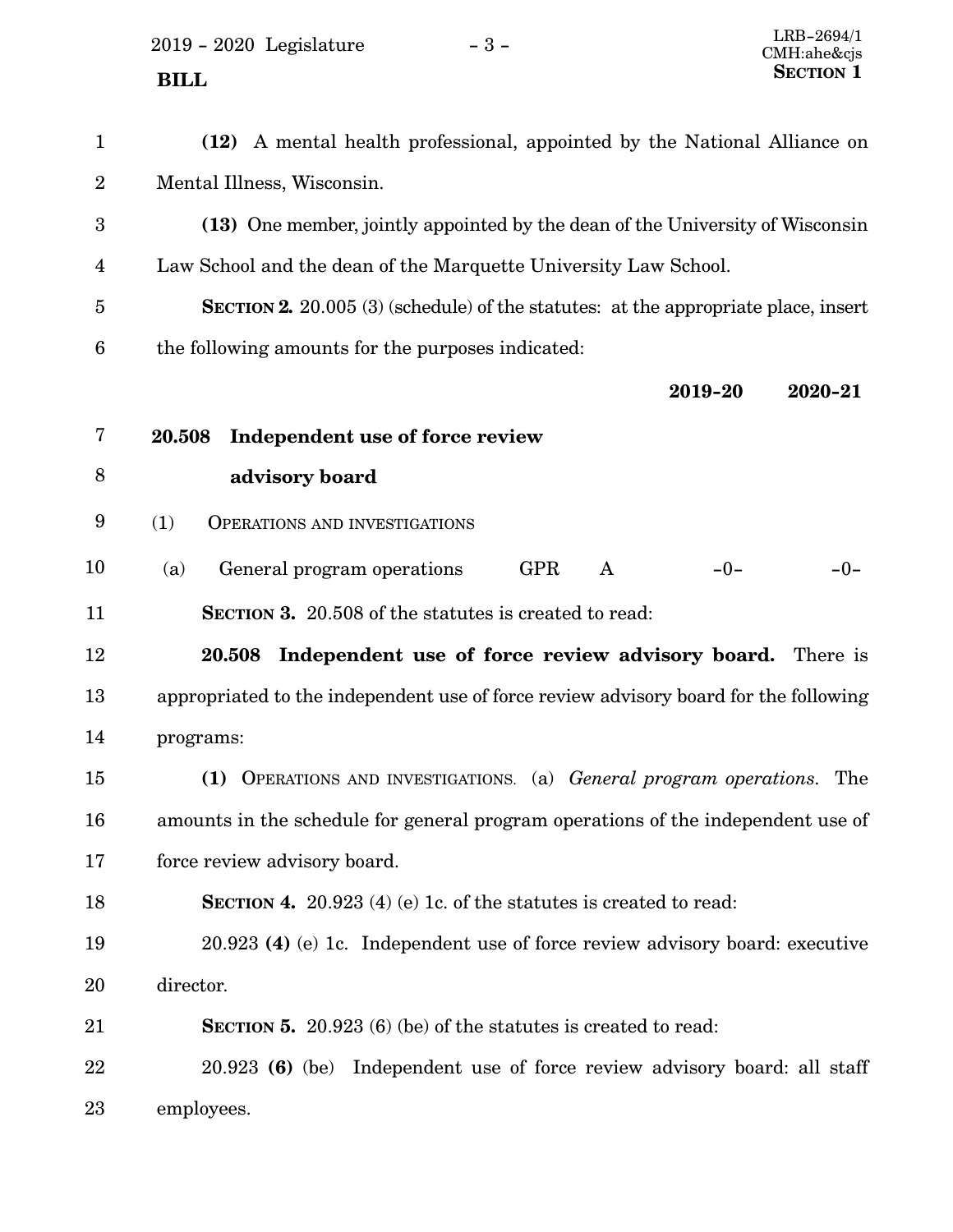**SECTION 6.** 175.469 of the statutes is created to read:

**175.469 Independent use of force review advisory board. (1)** DEFINITIONS. In this section: 2 3

- (a) "Board" means the independent use of force review advisory board. 4
- 5

1

(b) "Law enforcement officer" has the meaning given in s.  $165.85(2)(c)$ .

**(2)** PURPOSE. The purpose of the board is to research and review the causes and contributing factors of use-of-force incidents, as provided under this section, by law enforcement officers in the course of their duties. This includes the review of state statutes and police policy manuals, training standards, and hiring practices to make recommendations to improve police tactics, increase the safety of law enforcement officers and all who come into contact with a law enforcement officer, and reduce probabilities of future death and great bodily harm from similar causes and contributing factors. 6 7 8 9 10 11 12 13

**(3)** DUTIES. The board shall do all of the following in performance of its purpose under sub. (2) and duties under s. 175.47: 14 15

(a) Determine through an independent investigation and analysis the full range of causes and contributing factors, including the relationship between law enforcement and community demographics, in the deaths of and serious injuries to law enforcement officers, and deaths and serious injuries by law enforcement officers, in the course of their official duties, and recommend measures to reduce the probabilities of deaths and serious injuries from similar causes and involving similar contributing factors. 16 17 18 19 20 21 22

(b) Appoint an executive director, outside the classified service, who shall appoint all staff necessary for performing the duties and exercising the powers of the board. 23 24 25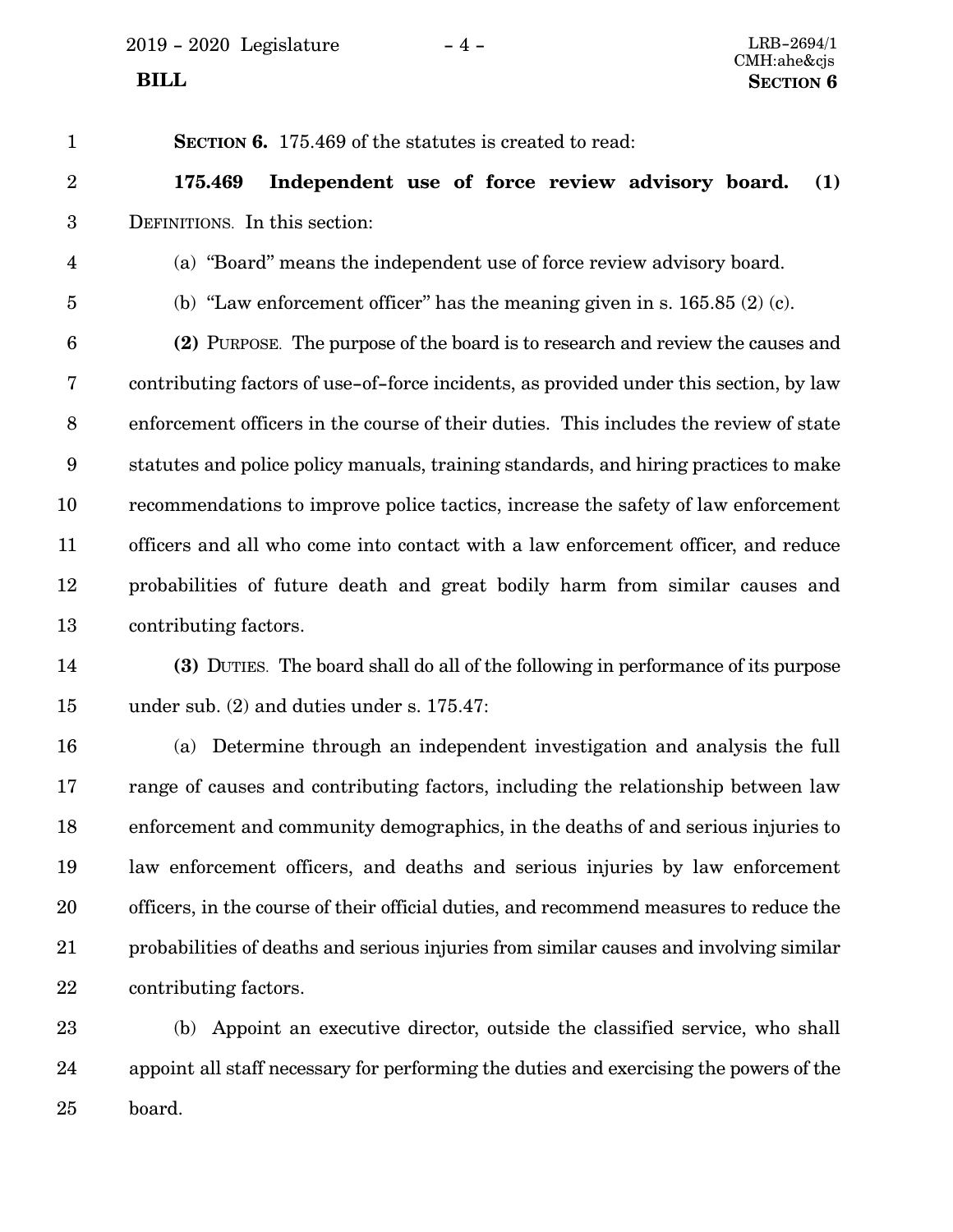$2019 - 2020$  Legislature  $-5 -$  LRB-2694/1

(c) Develop written policies regarding the conduct of investigations and analyses under s. 175.47 (3m). 1 2

(d) Communicate with the department of justice and other criminal justice agencies as needed. 3 4

5

7

(e) Prepare and manage an annual budget.

6

(f) Identify and manage actual and perceived conflicts of interest.

(g) Apply for funding, as appropriate.

(h) Acquire experts and use advisors as needed to perform its duties and other tasks as needed. The experts and advisors include, but are not limited to, a certified firearms instructor, a defensive and arrest tactics instructor, an expert in cultural competency, a master instructor in professional communications, a master instructor in tactical response, a victim advocate, and a mental health professional. 8 9 10 11 12

(i) Review measures the board previously recommended under par. (a) to determine if they were implemented and to evaluate their effectiveness. 13 14

**(4)** POWERS. (a) The board may access all criminal and administrative investigation case files, access any models or renderings created or used in an investigation, and examine all evidence. 15 16 17

(b) 1. Unless there is agreement between the board and the party providing the files, models or renderings, or evidence, the providing party shall provide an unredacted, unaltered file, model or rendering, or evidence to the board. 18 19 20

2. If the file, model or rendering, or evidence provided under subd. 1. contains confidential information or information that is not subject to disclosure pursuant to a request under s. 19.35, the providing party shall redact such information and provide a redacted version to the board in addition to the unredacted version provided under subd. 1. If a redacted version is provided under this subdivision, the 21 22 23 24 25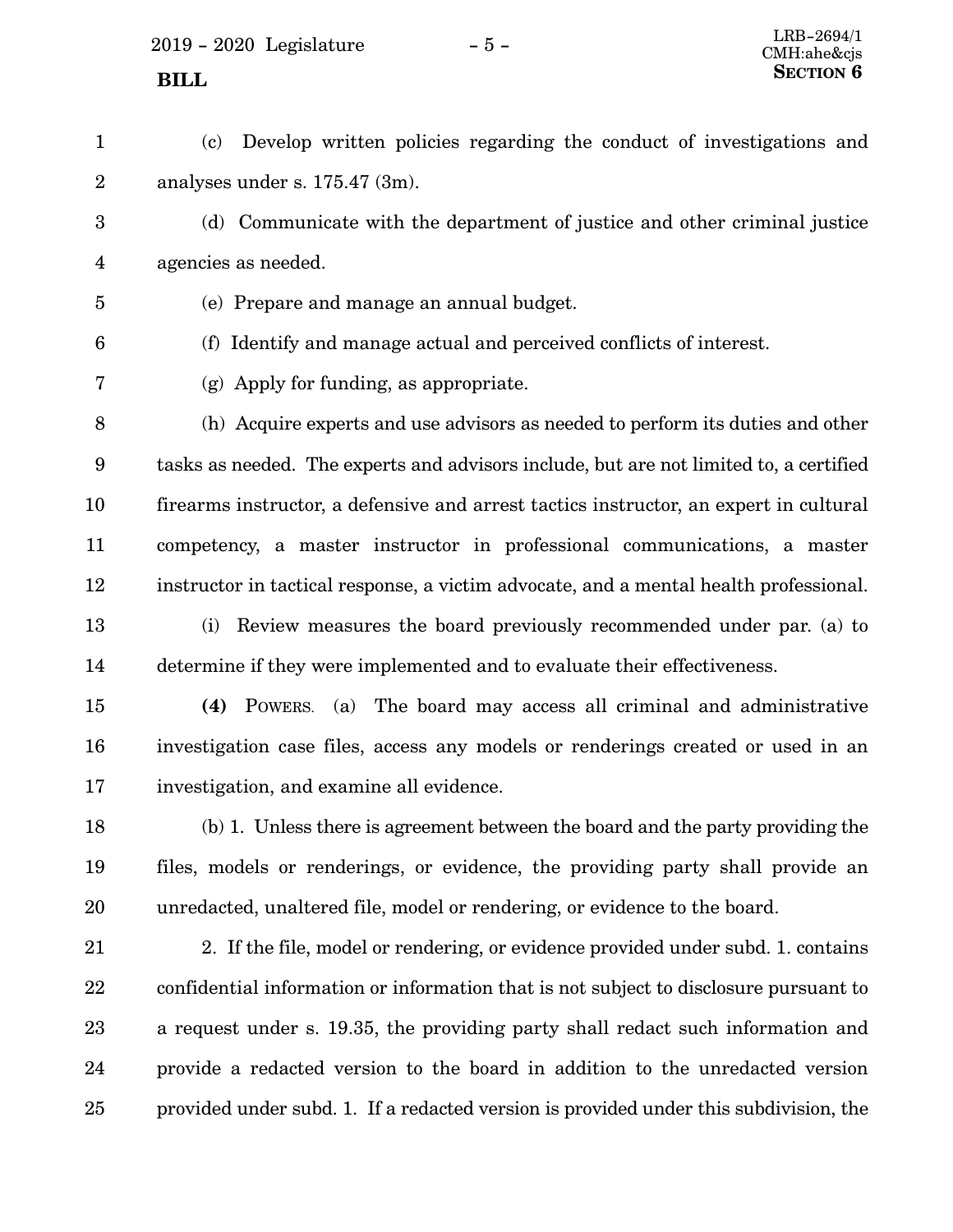2019 - 2020 Legislature - 6 -

| $\mathbf{1}$            | unredacted version provided under subd. 1. is confidential and is not subject to the      |
|-------------------------|-------------------------------------------------------------------------------------------|
| $\sqrt{2}$              | right of inspection and copying under s. 19.35 (1).                                       |
| $\boldsymbol{3}$        | (c) The board may access the state crime laboratories.                                    |
| $\overline{\mathbf{4}}$ | <b>SECTION 7.</b> 175.47 (title) and (1) (c) of the statutes are amended to read:         |
| $\overline{5}$          | 175.47 (title) Review of deaths, injuries, and other incidents involving                  |
| $6\phantom{.}6$         | officers.                                                                                 |
| 7                       | (1) (c) "Officer-involved death" means a death of an individual that results              |
| $8\,$                   | directly from an action or, if it creates an unreasonable and substantial risk of death   |
| 9                       | or great bodily harm, an omission of a law enforcement officer while the law              |
| 10                      | enforcement officer is on duty or while the law enforcement officer is off duty but       |
| 11                      | performing activities that are within the scope of his or her law enforcement when        |
| 12                      | the officer is performing official duties.                                                |
| 13                      | <b>SECTION 8.</b> 175.47 (1) (a) of the statutes is renumbered 175.47 (1) (av).           |
| 14                      | <b>SECTION 9.</b> 175.47 (1) (ac), (ag), (d) and (e) of the statutes are created to read: |
| 15                      | 175.47 (1) (ac) "Board" means the independent use of force review advisory                |
| 16                      | board.                                                                                    |
| 17                      | (ag) "Great bodily harm" has the meaning given in s. $939.22$ (14).                       |
| 18                      | (d) "Officer-involved great bodily harm" means the infliction of great bodily             |
| 19                      | harm to an individual that results directly from an action or, if it creates an           |
| 20                      | unreasonable and substantial risk of death or great bodily harm, an omission of a law     |
| 21                      | enforcement officer when the officer is performing official duties.                       |
| 22                      | (e) "Official duties" means actions taken while on duty or, if the actions are            |
| 23                      | within the scope of actions taken while on duty, taken while off duty.                    |
| 24                      | <b>SECTION 10.</b> 175.47 (3m) of the statutes is created to read:                        |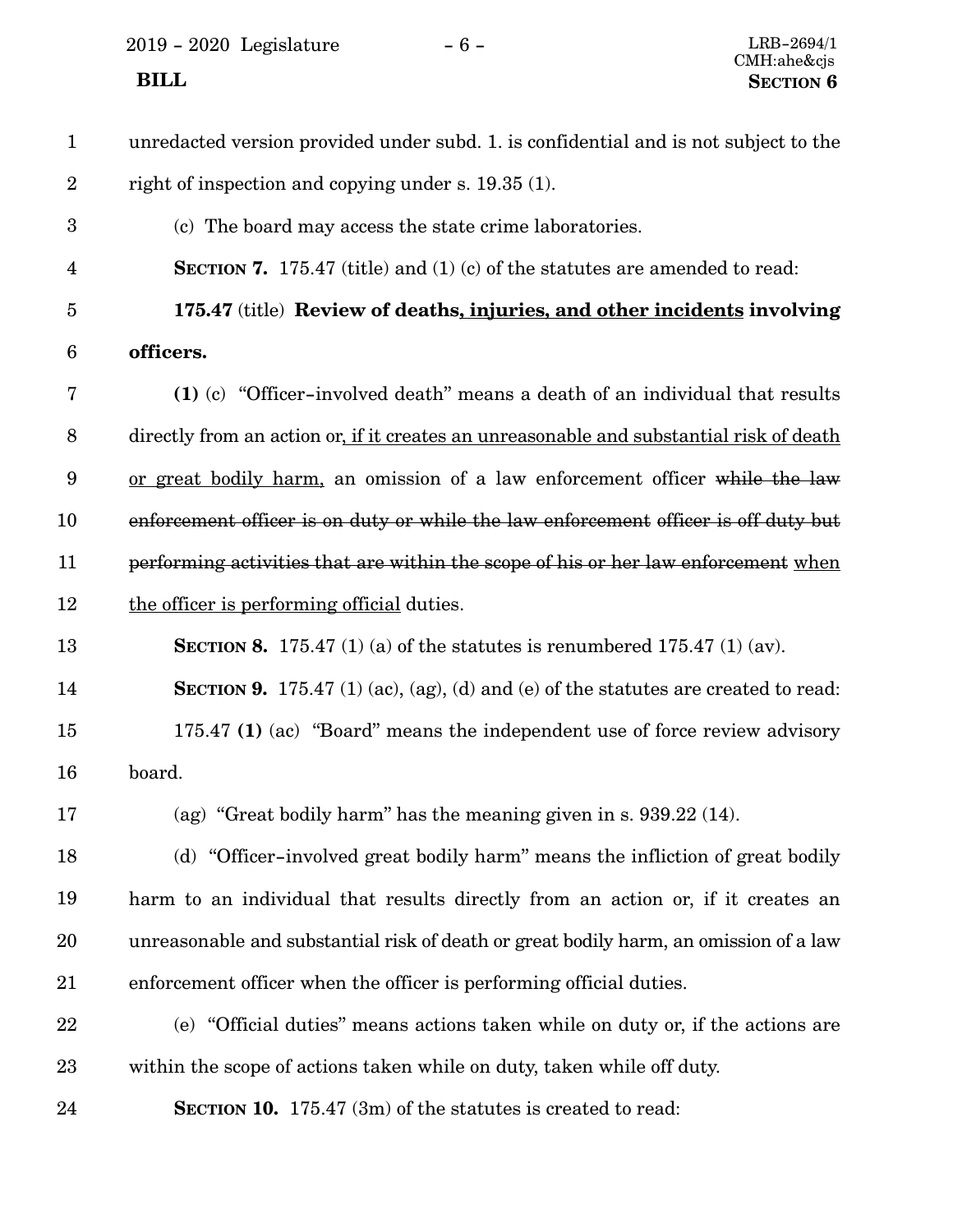175.47 **(3m)** (a) The board may investigate and analyze the causes of and contributing factors in an officer-involved death at the conclusion of an active investigation under sub. (3) (a) of the officer-involved death. (b) At the conclusion of an active criminal investigation, if any, of any of the following incidents, the board may investigate and analyze the causes of and contributing factors in the incident: 1. A death of a law enforcement officer that results from an intentional action of an individual who is not an officer. 2. A death of a law enforcement officer that results from an accident or unintentional action of an individual who is not an officer if the officer is performing official duties. 3. Officer-involved great bodily harm. 4. Great bodily harm to a law enforcement officer that results from an intentional action of an individual who is not an officer. 5. Great bodily harm to a law enforcement officer that results from an accident or unintentional action of an individual who is not a law enforcement officer if the officer is performing official duties. **SECTION 11.** 175.47 (5) (am) of the statutes is created to read: 175.47 **(5)** (am) 1. The board shall prepare an advisory report after conducting an investigation and analysis under sub. (3m). An advisory report shall be made public and submitted to the legislature under s. 13.172 (2), to all law enforcement agencies, and to the law enforcement standards board. An advisory report must be prepared at least annually even if an investigation or analysis takes longer than one year. In the report, the board shall identify each incident that was the subject of an investigation. If there is more than one incident identified, the report may present 1 2 3 4 5 6 7 8 9 10 11 12 13 14 15 16 17 18 19 20 21 22 23 24 25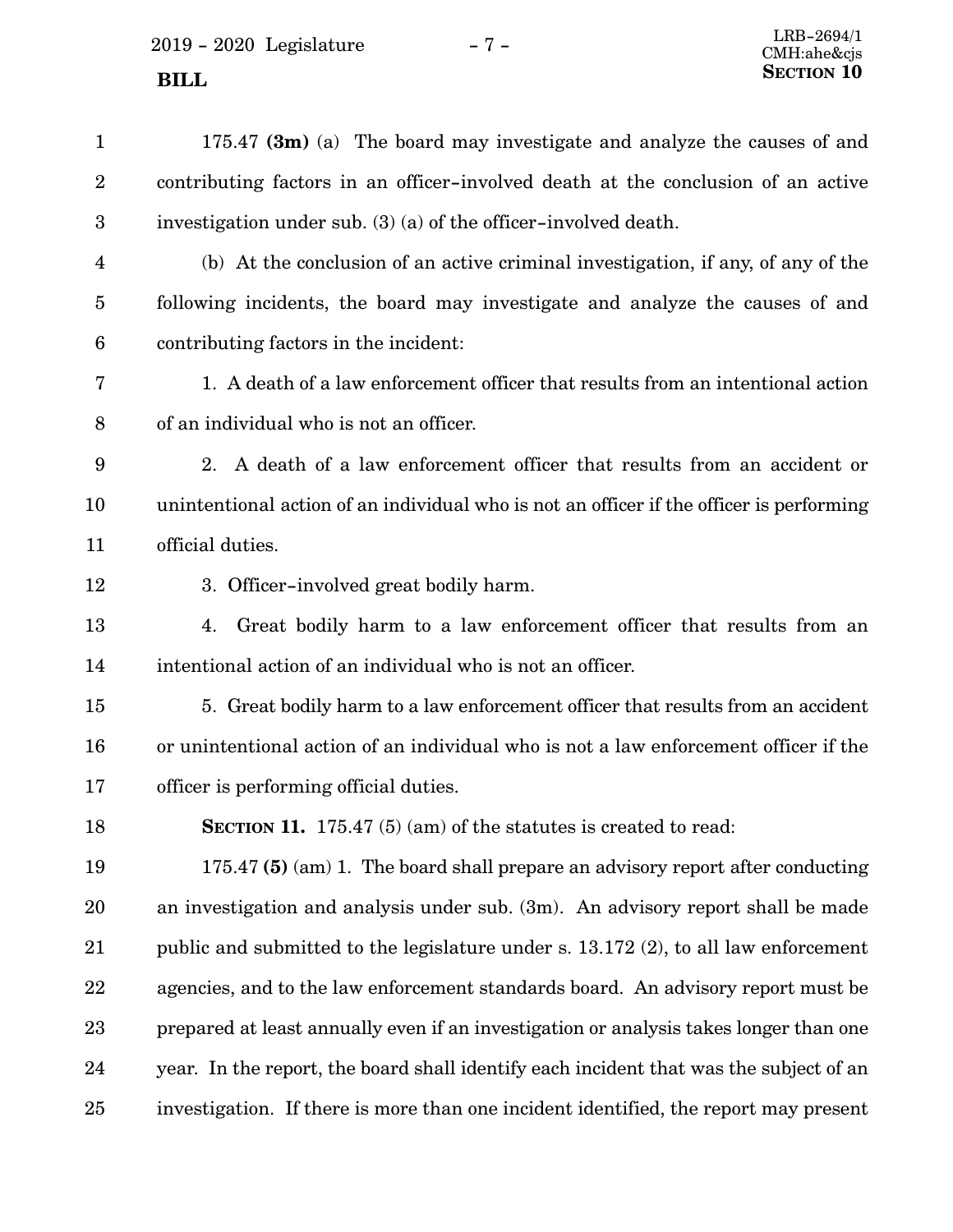| $\mathbf{1}$            | the data so as to indicate the data are associated with one incident but may not    |
|-------------------------|-------------------------------------------------------------------------------------|
| $\boldsymbol{2}$        | identify the particular incident to which the data are associated. The report shall |
| $\boldsymbol{3}$        | do all of the following:                                                            |
| $\overline{\mathbf{4}}$ | a. Organize incidents that resulted in a death by type of death and type of         |
| $\overline{5}$          | instrument used and incidents that resulted in great bodily harm by type of harm    |
| $\boldsymbol{6}$        | and type of instrument used.                                                        |
| 7                       | b. Identify any relevant events or developments that led to or contributed to       |
| $\, 8$                  | each incident and any recommendations of the board as to how to prevent similar     |
| 9                       | incidents in the future.                                                            |
| 10                      | c. Provide demographic information about each incident.                             |
| 11                      | d. Share best practices used by law enforcement officers that are revealed          |
| 12                      | during board review of incidents.                                                   |
| 13                      | e. Recommend practices that the board learns through its review of incidents.       |
| 14                      | 2. The board may not include in the report under subd. 1. any information that      |
| 15                      | was redacted under s. $175.469$ (4) (b) 2.                                          |
| 16                      | 3. No part of a report under subd. 1. that is related to an incident under sub.     |
| 17                      | (3m), or to an investigation or analysis of such an incident, may be admitted into  |
| 18                      | evidence or used in an action for damages resulting from the incident.              |
| 19                      | <b>SECTION 12.</b> 230.08 (2) (eg) of the statures is created to read:              |
| 20                      | 230.08 (2) (eg) The director and all employees of the independent use of force      |
| 21                      | review advisory board.                                                              |
| 22                      | <b>SECTION 13. Nonstatutory provisions.</b>                                         |
| 23                      | (1) STAGGERING OF TERMS. Notwithstanding the length of terms specified for the      |
| 24                      | members of the board under s. 15.55, the initial members appointed under s. 15.55   |